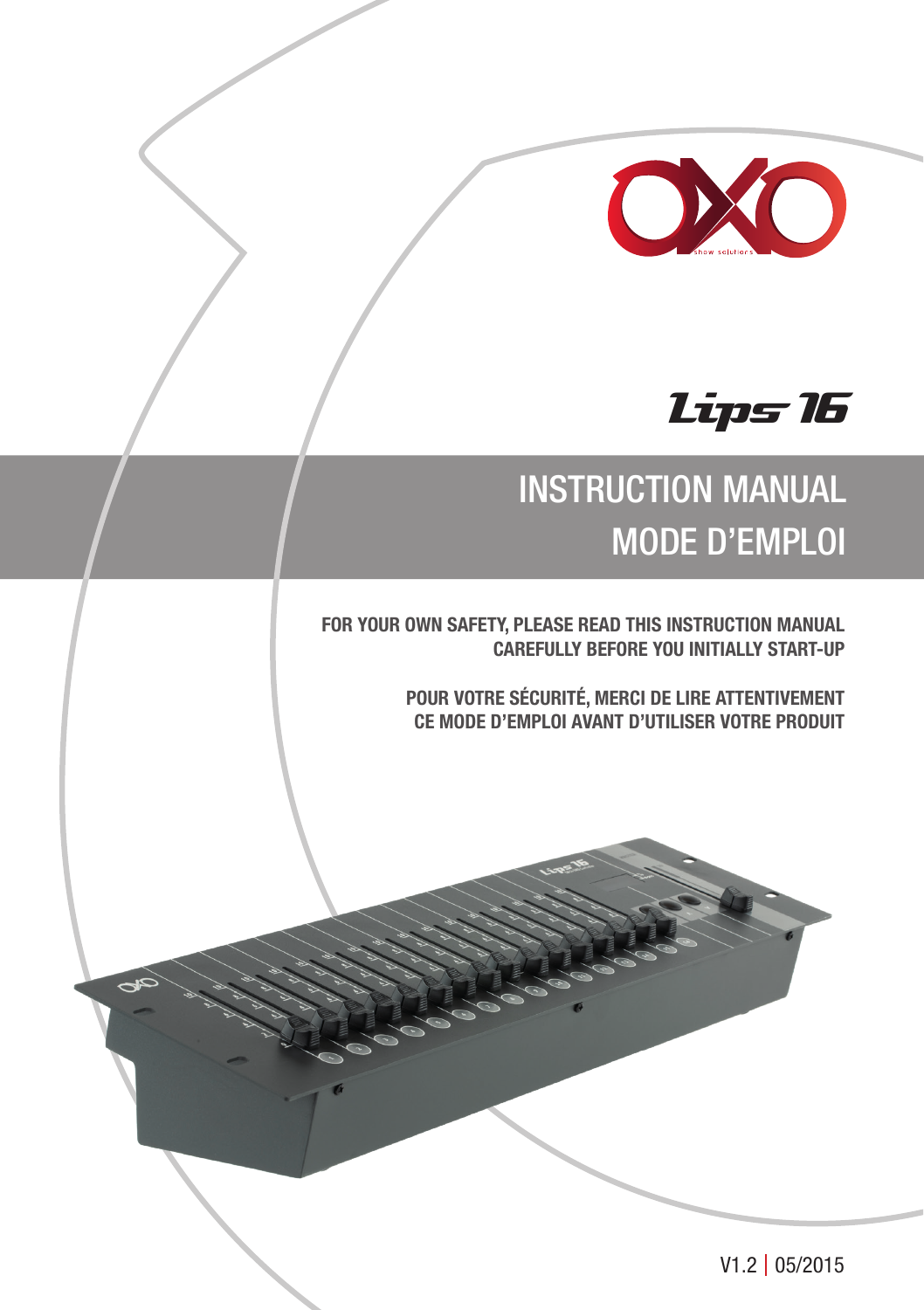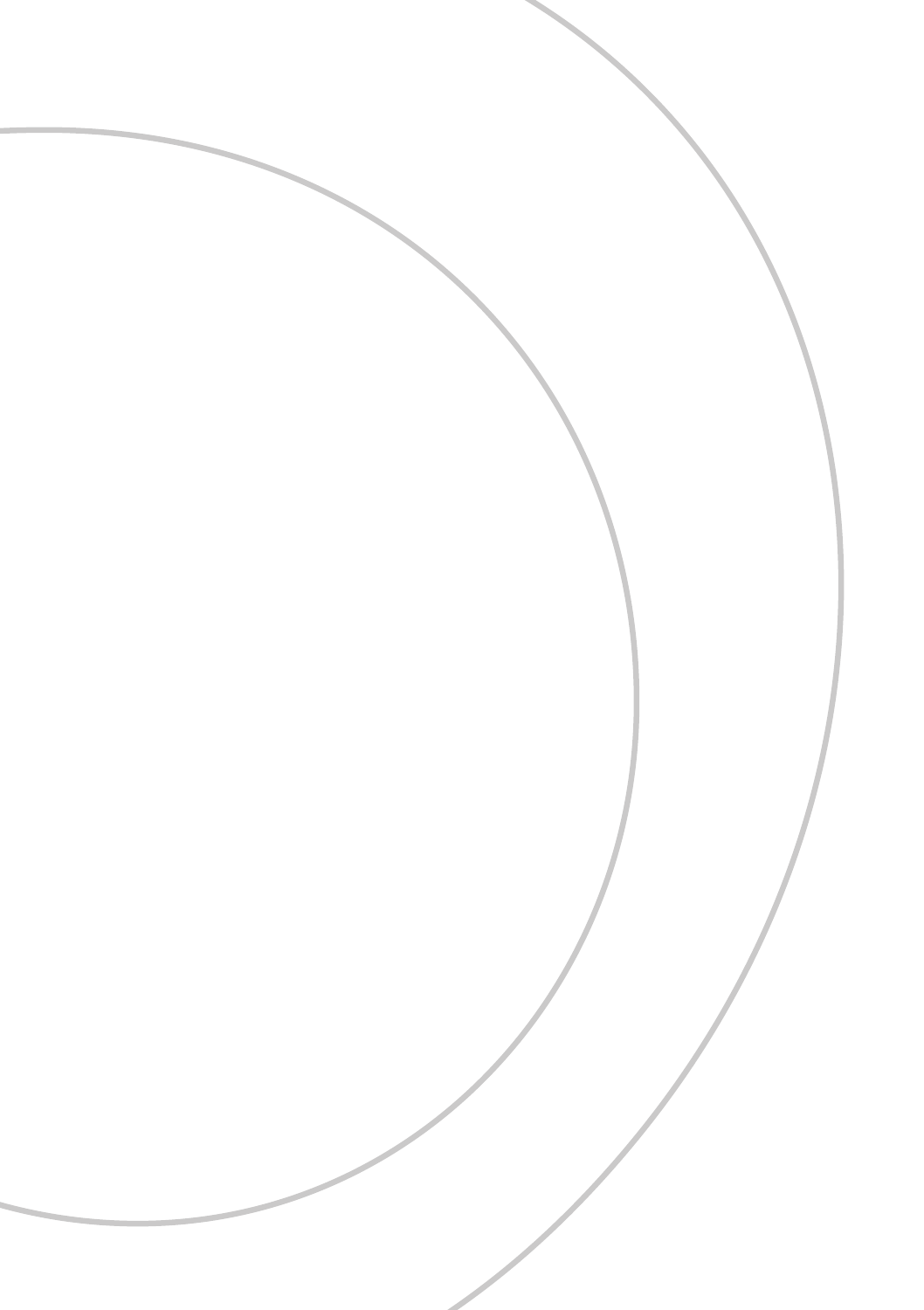| <b>ENGLISH</b>             |      |  |
|----------------------------|------|--|
| LIPS 16 - USER INSTRUCTION | Page |  |
| 1. In the box              | 4    |  |
| 2. Instructions            | 4    |  |
| 3. Overview                | 5    |  |
| 4. Operation guide         | 6    |  |
| 5. Technical data          |      |  |

# FRANÇAIS

| LIPS 16 - MODE D'EMPLOI | Page |
|-------------------------|------|
| 1. Dans la boîte        |      |
| 2. Instructions         |      |
| 3. Vue d'ensemble       | 9    |
| 4. Utilisation          | 10   |
| 5. Données techniques   | 11   |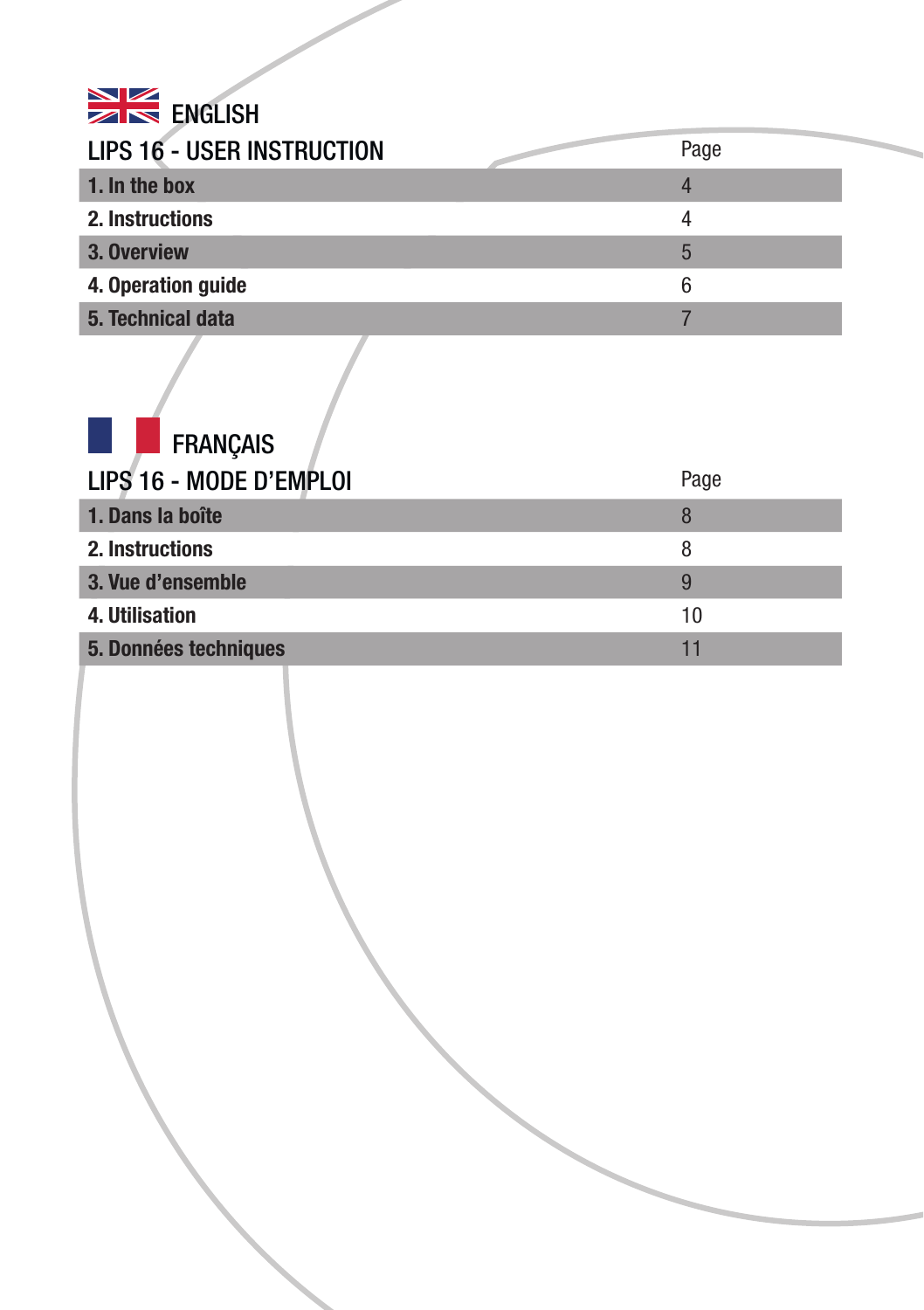#### 1. In the box

- 1 LIPS 16
- 1 POWERCON TRUE ONE cable
- 1 Instruction Manual

## 2. Instructions

#### WARNING

• Read the instruction in this manual carefully and thoroughly, as they give important information regarding safety during use and maintenance. Keep this manual with the unit, in order to consult it in the future. If the unit is sold or given to another operator, make certain that it always has its manual, to enable the new owner to read about its operation and relative instructions.

• Protect the unit from excessive dryness or humidity (ideal conditions are between 35% and 80% of ambient humidity without condensing).

• To prevent fire or shock hazard, do not expose this product under a high temperature or humidity area.

• DO NOT make any inflammable liquids, water or metal objects enter the unit.

- Should any liquid be spilled on the unit, DISCONNECT the power supply to the unit immediately.
- This product must be earthed.
- Take care not to damage the power cord.
- After having removed the packaging check that the unit is NOT damaged in any way.
- If in doubt, DON'T use it and contact an authorized dealer.
- NEVER use the unit under the following conditions:
- In places subject to excessive humidity.
- In places subject to vibrations or bumps.
- In places with a temperature of over 40 °C or less than 0 °C.
- DO NOT open the unit--there are no user serviceable parts inside.
- NEVER try to repair the unit yourself. Repairs by unqualified people could cause damage or faulty operation. Contact your nearest dealer.
- Wait for at least one second to turn on the power after turning off this unit.
- Packaging material (plastic bags, polystyrene foam, nails, etc.) MUST NOT be left within children's reach, as it can be dangerous.
- STOP using the unit immediately In the event of serious operation problems and either contact your local dealer for a check or contact us directly.
- DO NOT dismantle or modify the unit.
- If in doubt, DON'T use it and contact an authorized dealer.
- This unit must only be operated by adults. DO NOT allow children to tamper or play with it.



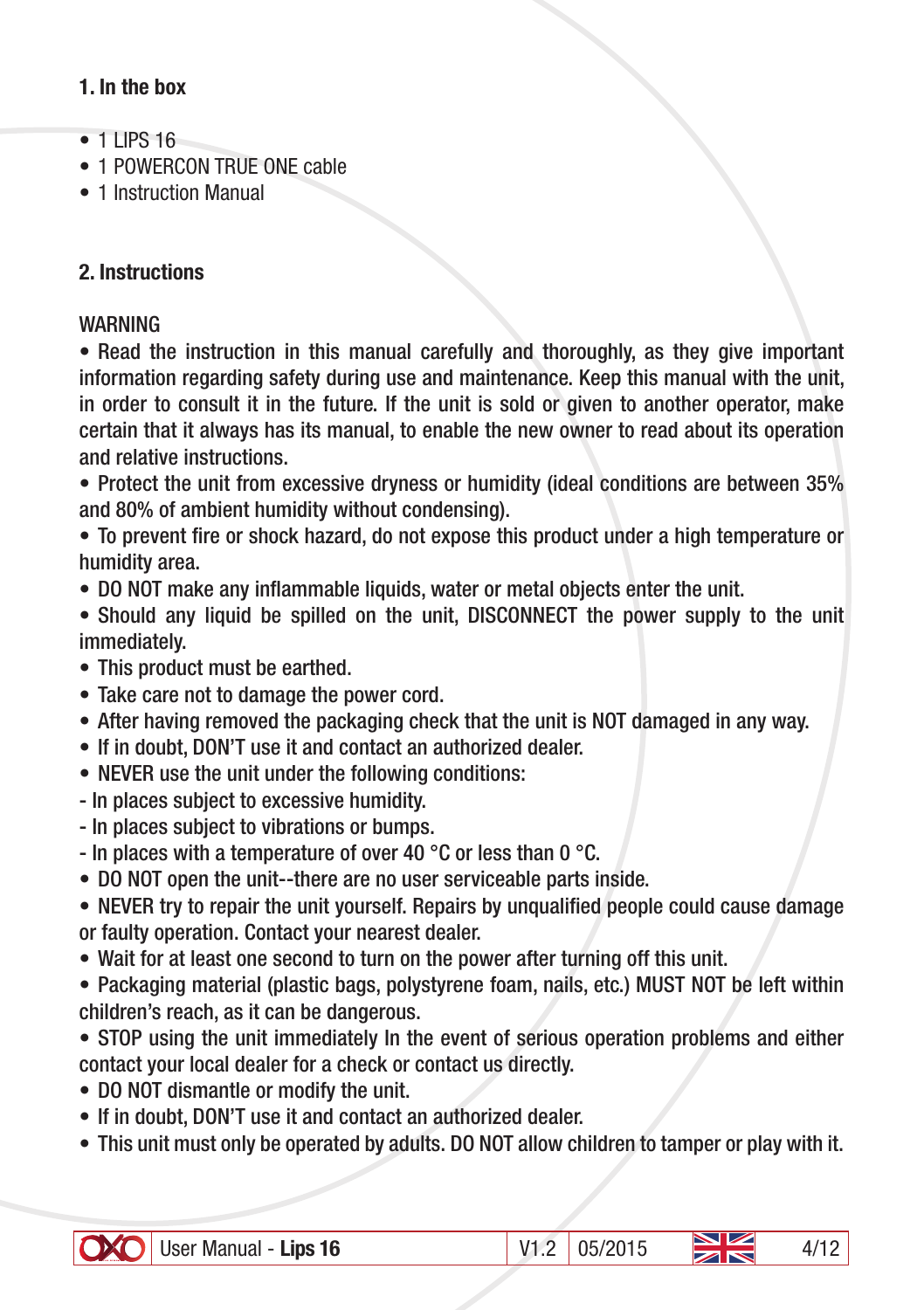# 3. Overview



| $\epsilon$<br>Made in PRC 23-001-1951 | Dr Input:<br>9VDC, 30<br>[ <del>∴</del> ⊙∸ | $\circ$<br>POW <sub>1</sub> | $\begin{picture}(180,10) \put(0,0){\line(1,0){10}} \put(10,0){\line(1,0){10}} \put(10,0){\line(1,0){10}} \put(10,0){\line(1,0){10}} \put(10,0){\line(1,0){10}} \put(10,0){\line(1,0){10}} \put(10,0){\line(1,0){10}} \put(10,0){\line(1,0){10}} \put(10,0){\line(1,0){10}} \put(10,0){\line(1,0){10}} \put(10,0){\line(1,0){10}} \put(10,0){\line($<br><b>DMX</b> DUT |  |  |  |
|---------------------------------------|--------------------------------------------|-----------------------------|-----------------------------------------------------------------------------------------------------------------------------------------------------------------------------------------------------------------------------------------------------------------------------------------------------------------------------------------------------------------------|--|--|--|
|                                       |                                            |                             |                                                                                                                                                                                                                                                                                                                                                                       |  |  |  |
|                                       | 6                                          | 7                           | 8                                                                                                                                                                                                                                                                                                                                                                     |  |  |  |
|                                       |                                            |                             |                                                                                                                                                                                                                                                                                                                                                                       |  |  |  |
| 1. Fader                              |                                            |                             |                                                                                                                                                                                                                                                                                                                                                                       |  |  |  |
| 2. Mode                               |                                            |                             |                                                                                                                                                                                                                                                                                                                                                                       |  |  |  |
| 3. Up                                 |                                            |                             |                                                                                                                                                                                                                                                                                                                                                                       |  |  |  |
| 4. Down                               |                                            |                             |                                                                                                                                                                                                                                                                                                                                                                       |  |  |  |
| 5. Master Fader                       |                                            |                             |                                                                                                                                                                                                                                                                                                                                                                       |  |  |  |
| <b>6. Power InPut</b>                 |                                            |                             |                                                                                                                                                                                                                                                                                                                                                                       |  |  |  |
| 7. Power Switch                       |                                            |                             |                                                                                                                                                                                                                                                                                                                                                                       |  |  |  |
| 8. Power OutPut                       |                                            |                             |                                                                                                                                                                                                                                                                                                                                                                       |  |  |  |



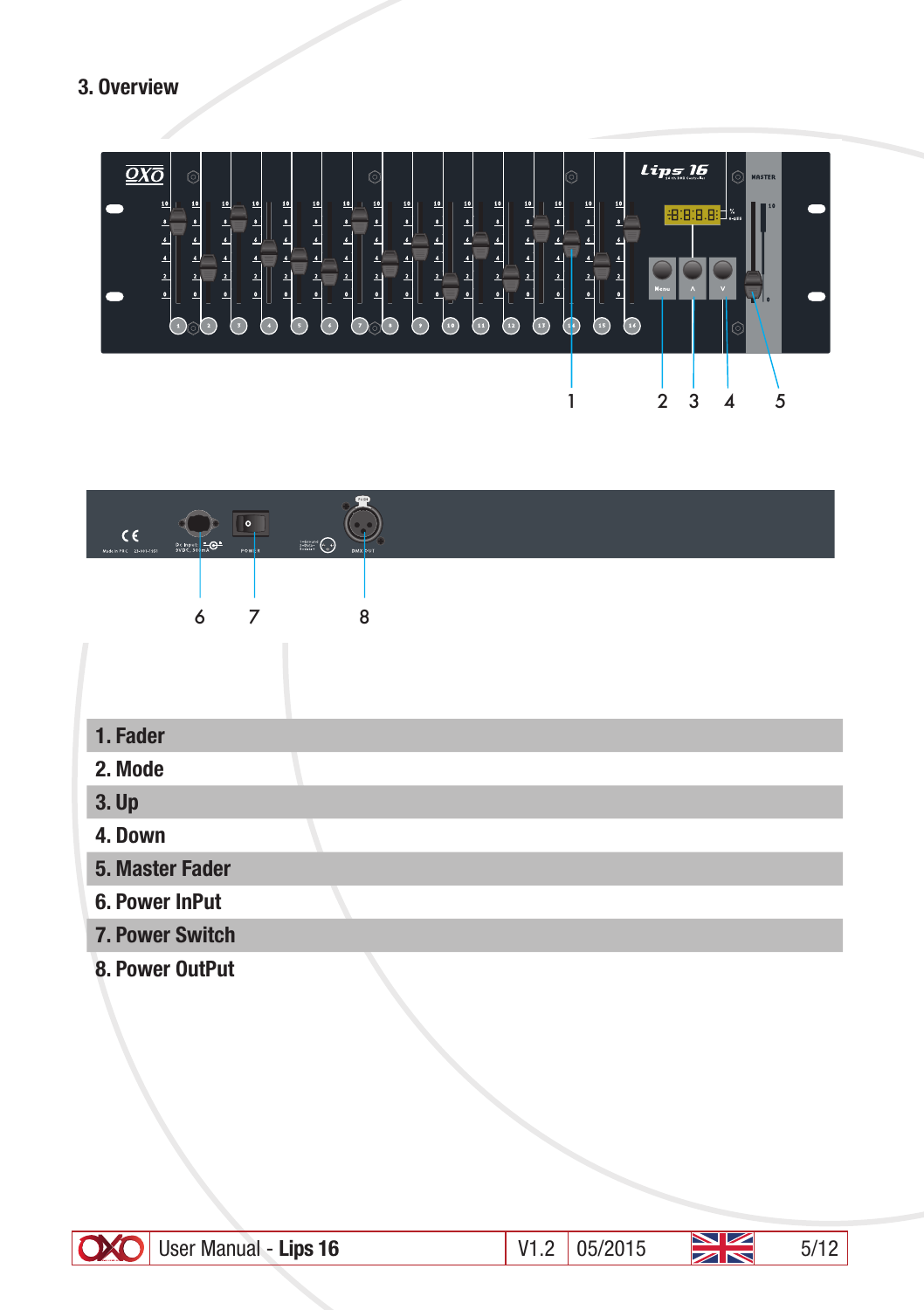#### 4. Operation guide

• When switching on the power supply, the LED window will display the start DMX channel address. It can be «A001». If there are no character and number display, check the power whether it's correctly connected.

• The default start address for controlling the DMX channels is channel 1. To adjust the initial start address, you can press the Up key to increase it by 1. When holding the Up key for 1 second, the start address will increase rapidly from the initial value to the desired value. You can also press the Down key to decrease the present value by 1. When holding the Down key for 1 second, the present value will decrease rapidly to the desired value.

• NOTE: Whenever you want to adjust the start address, press Up key or Down key to shift the start address setting mode. In this case, you may change the start address temporarily. You can control the 16 continual DMX channels from the beginning of the starting address. The start address must be  $1 \sim 512$ . And the overflowing channels will not be proceeded.

• Pushing the channel fader, one of the 16 channels faders, can allow you to adjust the relative channel value. The LED will display the value temporarily with the default mode of decimal ( $0 \sim 255$ ) when sliding the fader. For percent display mode, you can press the MODE key. In this case, the indicating LED of right lower corner will be out in the display window and the indicating LED of right higher corner will be lit up. Fader Mode Up Down MasteFader

After you have set the 16 channels values, waiting about 10 seconds, the LED window will automatically show the start address.

• Master fader

Pushing the Master fader can control the output values of all the 512 channels. The output value can be set to  $0 \sim 255$  by the Master fader. There are also two display modes, including decimal and percent mode. The default mode is decimal mode. And you can shift between these two modes by pressing the mode key.

#### 5. Specifications

| <b>DMX OUT</b>           | 3 pin female XLR connectors                 |
|--------------------------|---------------------------------------------|
| <b>Power requirement</b> | 9VDC, 300 mA (Including an AC ~ DC adaptor) |
| <b>Dimension</b>         | 482 x 132 x 80 mm                           |
| Weight                   | $2.30$ kg                                   |

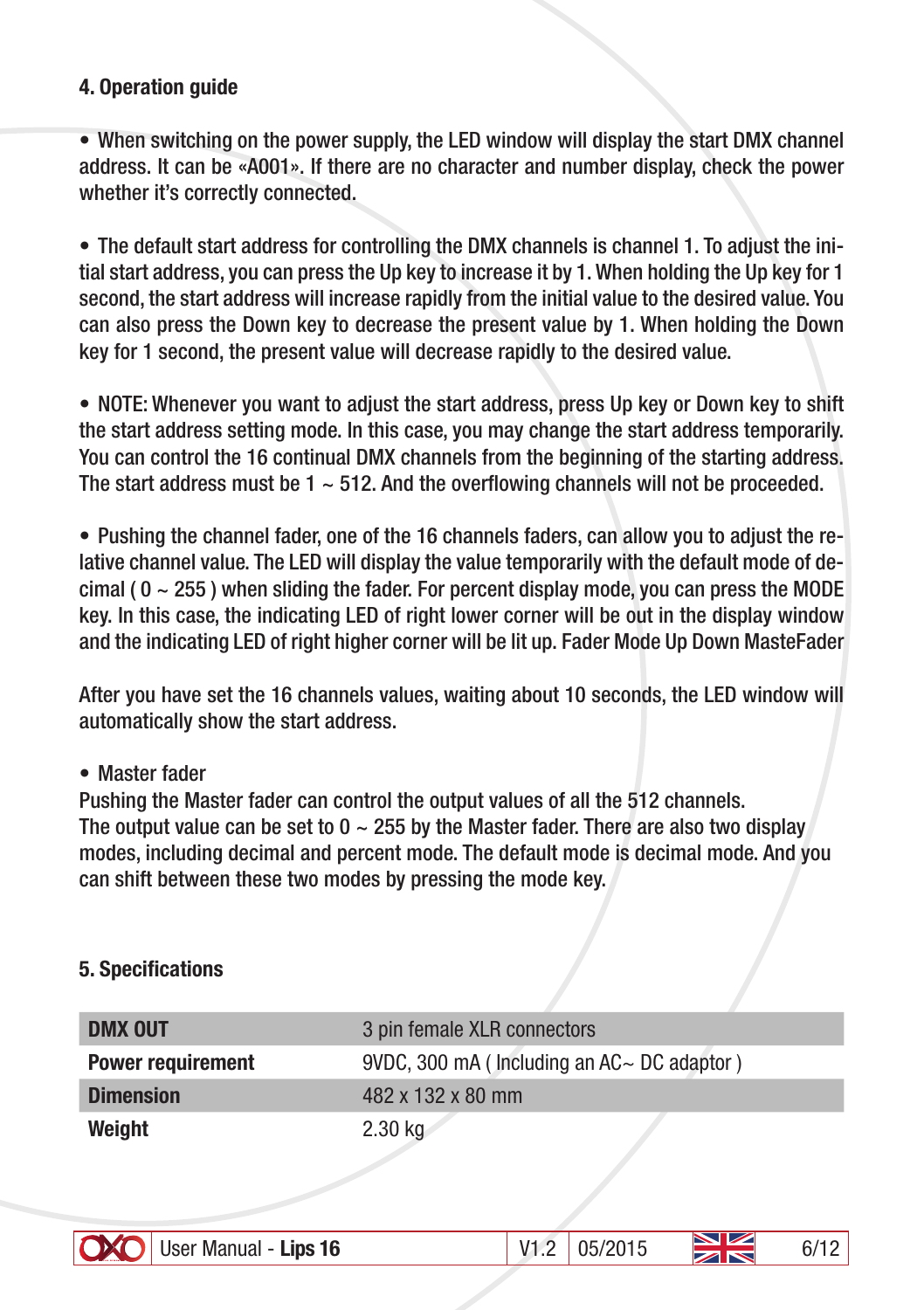

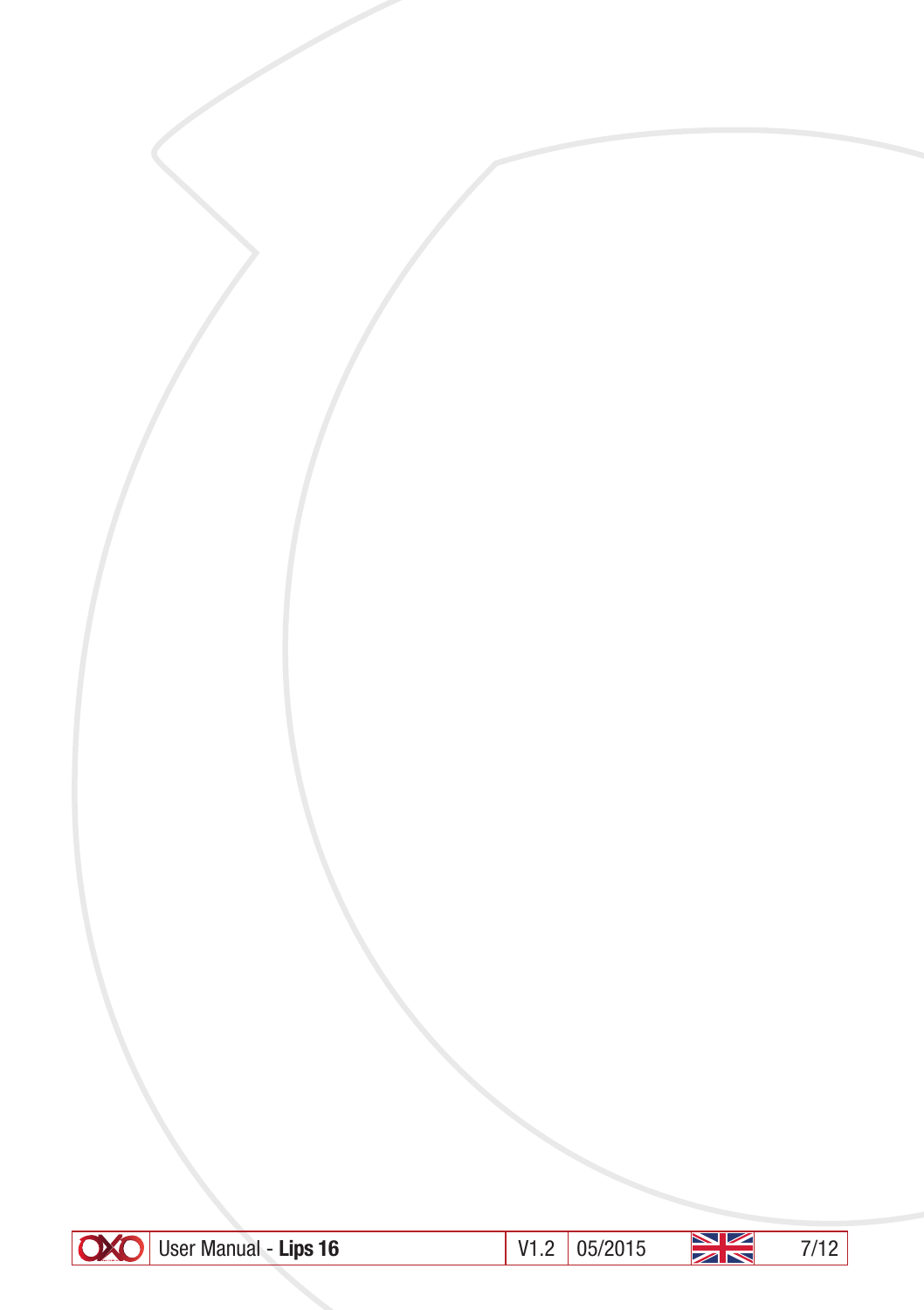#### 1. Dans la boîte

- 1 ColorZoom 180
- 1 câble d'alimentation POWERCON TRUE ONE
- 1 Mode d'emploi

## 2. Instructions

#### **ATTENTION**

Avant utilisation, merci de lire attentivement ces précautions d'emplois.

Ces informations sont indispensables pour votre sécurité, une meilleure utilisation et entretien de votre appareil :

- Garder l'appareil au sec, ne jamais l'exposer à l'eau ou à l'humidité.
- Ne jamais faire pénétrer du liquide ou des pièces métalliques dans l'appareil.
- Si du liquide est renversé sur l'appareil, mettre immédiatement l'appareil hors tension.
- Cet appareil doit être relié à la terre.
- Prendre soin de ne pas endommager le câble d'alimentation.
- Si votre câble d'alimentation est endommagé n'utilisez pas votre appareil et faites le réparer par un technicien qualifié.
- Dans l'éventualité d'un dysfonctionnement (odeur de chauffe), éteindre immédiatement l'appareil, déconnecter le câble d'alimentation et consulter un personnel qualifié.
- Placer l'appareil hors de portée de champs magnétiques pendant son utilisation.
- Ne pas mettre sous tension si la température ambiante excède 40°C.
- Manipuler avec précaution, car de grands chocs ou vibrations pourraient altérer son fonctionnement.
- Utilisation par un adulte uniquement. Ne jamais laisser à la portée d'enfant.
- Ne pas remplacer de pièces de l'appareil sans consulter un personnel qualifié.
- Ne jamais modifier sans autorisation.
- Pendant le déballage, assurez-vous que votre produit n'a pas été endommagé pendant le transport.

• Si vous constatez des dommages, ne pas l'utiliser et contacter immédiatement votre installateur.

• Nous ne pouvons pas être tenu pour responsable en cas de mauvaise utilisation de l'appareil.

- Ne jamais laisser une personne non-qualifiée modifier ou utiliser l'appareil
- Les matériaux d'emballage (sacs en plastique, mousse de polystyrène, etc.) NE DOIVENT PAS être laissés à la portée des enfants, car cela peut être dangereux.

• ARRÊTER d'utiliser l'appareil immédiatement en cas de problèmes de fonctionnement sérieux et contacter votre revendeur local.

• NE PAS démonter ou modifier l'appareil.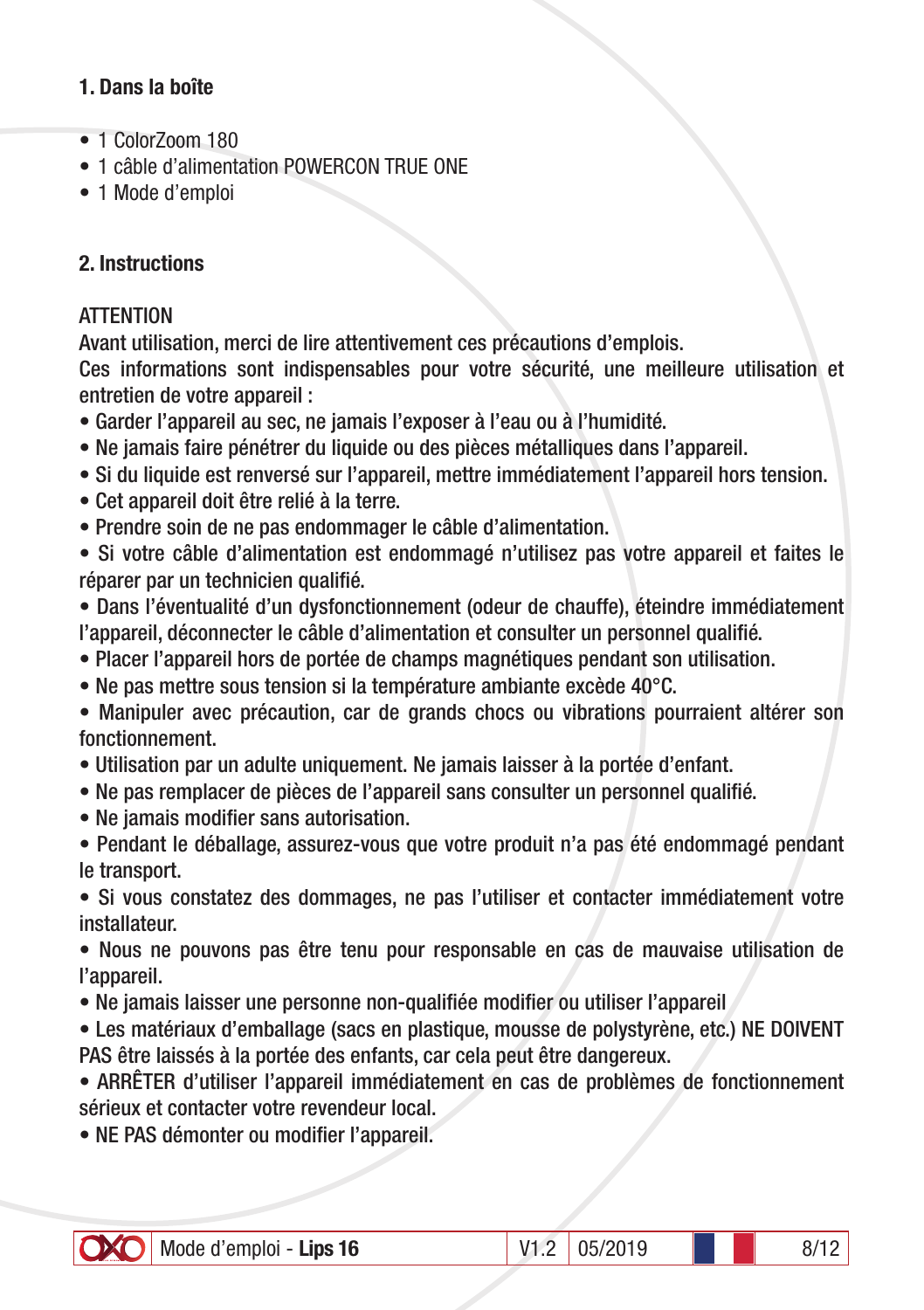# 3. Vue d'ensemble



| $\epsilon$<br>Made in PRC 230031951 | Pring in <b>O</b> <sup>2</sup> | $\circ$<br>POWE | $\begin{picture}(120,115) \put(0,0){\line(1,0){15}} \put(15,0){\line(1,0){15}} \put(15,0){\line(1,0){15}} \put(15,0){\line(1,0){15}} \put(15,0){\line(1,0){15}} \put(15,0){\line(1,0){15}} \put(15,0){\line(1,0){15}} \put(15,0){\line(1,0){15}} \put(15,0){\line(1,0){15}} \put(15,0){\line(1,0){15}} \put(15,0){\line(1,0){15}} \put(15,0){\line$<br><b>DMX</b> DUT |  |  |  |
|-------------------------------------|--------------------------------|-----------------|-----------------------------------------------------------------------------------------------------------------------------------------------------------------------------------------------------------------------------------------------------------------------------------------------------------------------------------------------------------------------|--|--|--|
|                                     |                                |                 |                                                                                                                                                                                                                                                                                                                                                                       |  |  |  |
|                                     | 6                              | 7               | 8                                                                                                                                                                                                                                                                                                                                                                     |  |  |  |
|                                     |                                |                 |                                                                                                                                                                                                                                                                                                                                                                       |  |  |  |
|                                     |                                |                 |                                                                                                                                                                                                                                                                                                                                                                       |  |  |  |
| 1. Fader                            |                                |                 |                                                                                                                                                                                                                                                                                                                                                                       |  |  |  |
|                                     |                                |                 |                                                                                                                                                                                                                                                                                                                                                                       |  |  |  |
| 2. Mode                             |                                |                 |                                                                                                                                                                                                                                                                                                                                                                       |  |  |  |
| 3. Up                               |                                |                 |                                                                                                                                                                                                                                                                                                                                                                       |  |  |  |
| 4. Down                             |                                |                 |                                                                                                                                                                                                                                                                                                                                                                       |  |  |  |
| 5. Master Fader                     |                                |                 |                                                                                                                                                                                                                                                                                                                                                                       |  |  |  |
| <b>6. Alimentation</b>              |                                |                 |                                                                                                                                                                                                                                                                                                                                                                       |  |  |  |
| 7. Interrupteur                     |                                |                 |                                                                                                                                                                                                                                                                                                                                                                       |  |  |  |
| 8. Sortie DMX                       |                                |                 |                                                                                                                                                                                                                                                                                                                                                                       |  |  |  |

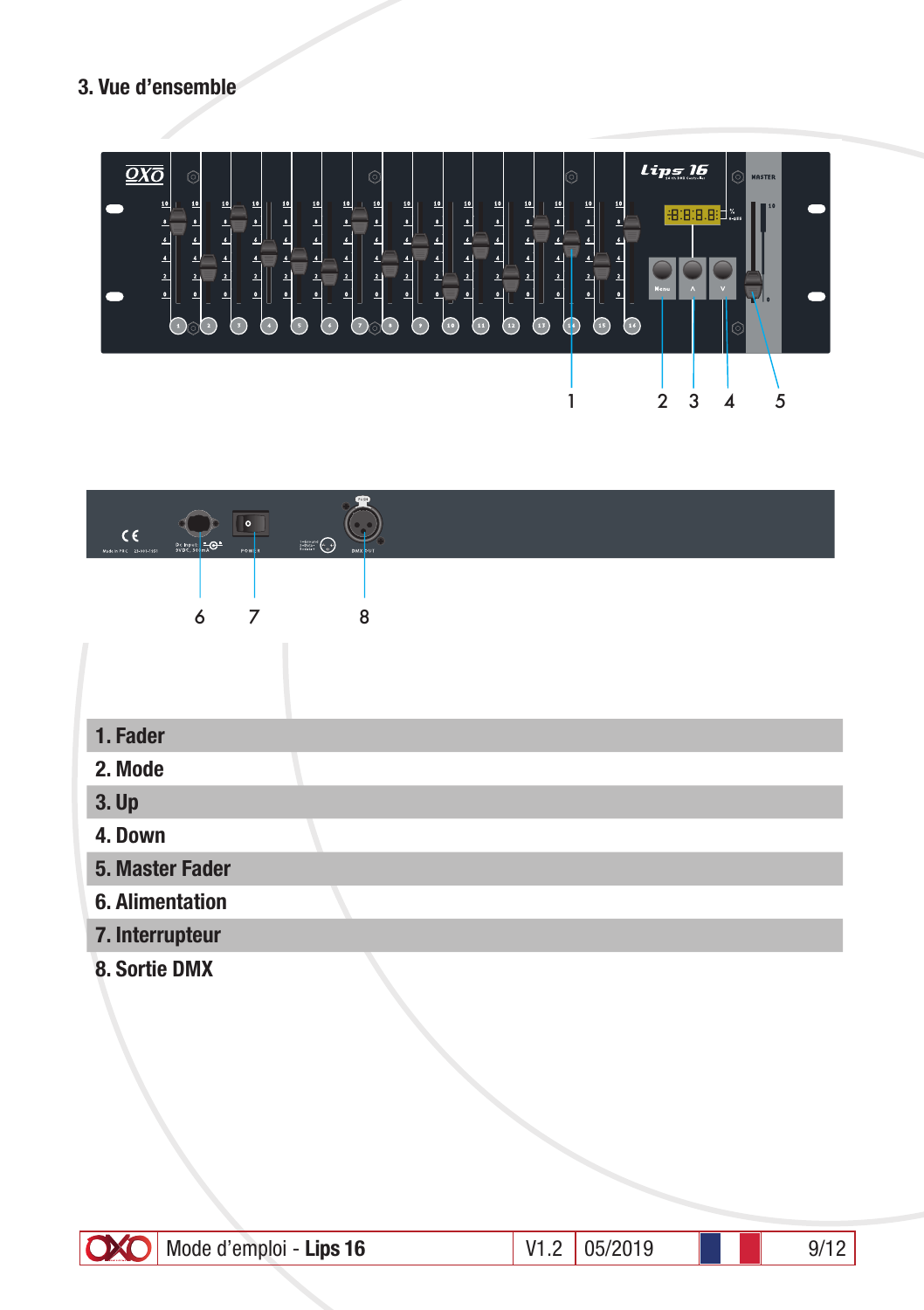#### 4. Utilisation

• Quand vous mettez l'appareil sous tension, la fenêtre à LED affiche l'adresse du canal DMX débutant.Il peut être : «A001». Si aucun affichage n'apparaît, vérifier si les connections

sont faits correctement

• Par défaut, l'adresse de départ du contrôle du canal DMX est le canal 1. Pour ajuster l'adresse initial de départ, appuyez sur la touche «Up» pour l'augmenter de 1. En maintenant cette touche pendant une seconde, l'adresse de départ va s'accroître de la valeur initiale à la valeur souhaitée.

Appuyez sur «Down» pour diminuer la valeur de 1. En maintenant cette touche plus de 1 seconde la valeur sera diminuée rapidemant jusqu'à la valeur souhaitée..

NOTE: Pour ajuster l'adresse de départ, appuyez sur la touche «Up» ou «Down « pour ajuster la programmation du mode de départ de l'adresse. Dans ce cas, vous pouvez modifiez l'adresse de départ momentanément. Le contrôle des 16 canaux DMX peut être fait au début des adresses.

L'adresse de départ doit être 1 ~ 512. Et les canaux surchargées ne doivent pas être lancés..

• En poussant sur le potentiomètre de l'un des 16 canaux, vous pouvez ajuster la valeur relative.

La LED va afficher la valeur temporaire avec le mode par défaut en décimal (0- 255) en manipulant le potentiomètre. Pour un affichage en pourcentage, appuyez sur la touche MODE. Dans ce cas, la LED en bas à droite s'éteint de l'affichage et l'affichage de la LED située en hautà droite s'allume

Après la programmation des 16 valeurs des canaux, attendre 10 secondes. La fenêtre à LED indique automatiquement l'adresse de départ.

• Touche «Master»

En poussant la touche «Master «, vous controllez les sorties des valeurs de tous les 512 canaux.

La valeur de sortie peut être programmée à  $0 \sim 255$  par la touche «Paster». Deux modes d'affichage sont possibles : décimale ou pourcentage. par défaut le mode est décimal. Vous pouvez passer d'un mode à l'autre en appuyant sur la touche mode.

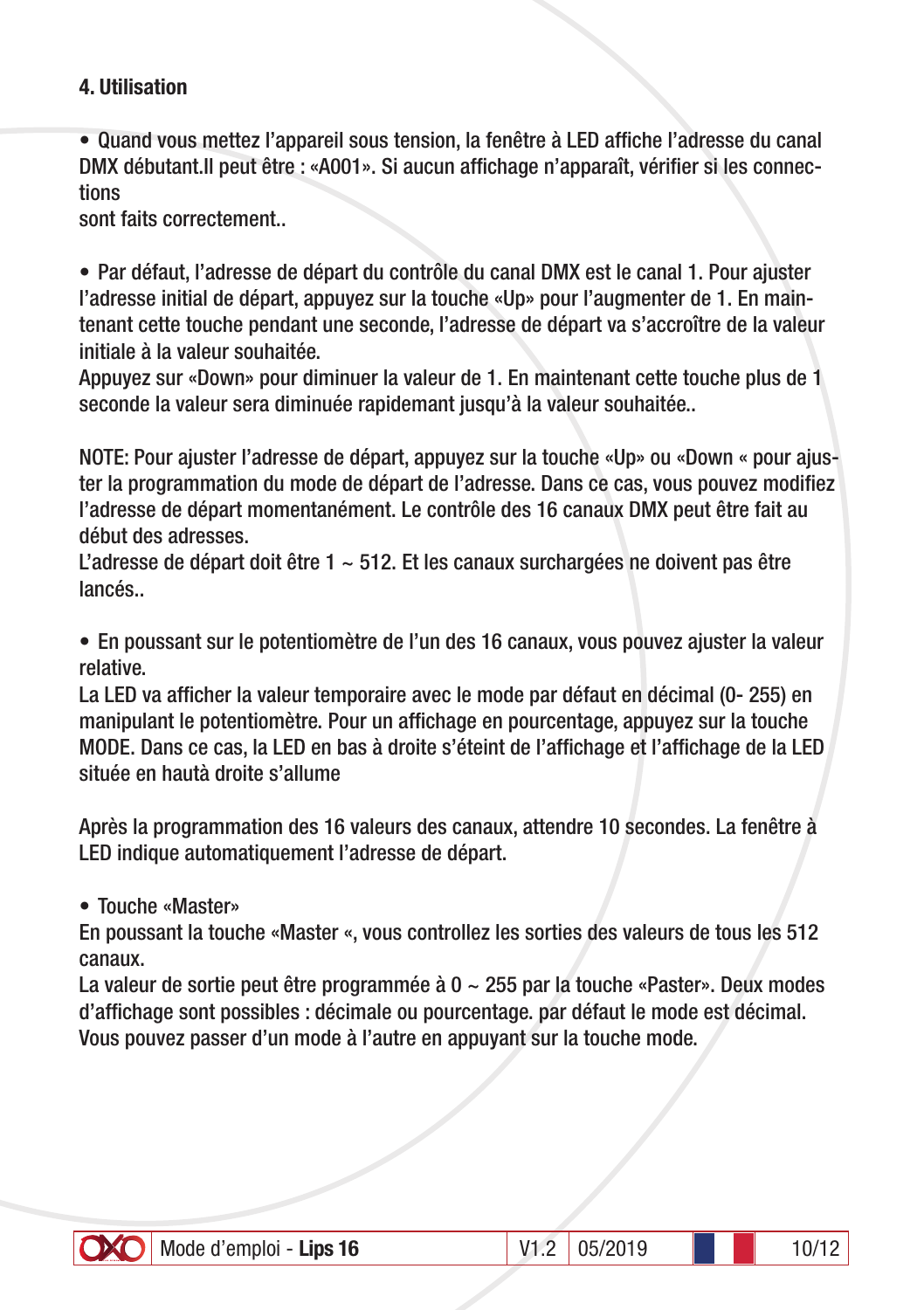# 5. Spécifications

| <b>DMX OUT</b>    |                         | Connecteur XLR3 femelle                     |      |         |       |
|-------------------|-------------------------|---------------------------------------------|------|---------|-------|
| <b>Puissance</b>  |                         | 9VDC, 300 mA (incluant un adaptateur AC~DC) |      |         |       |
| <b>Dimensions</b> |                         | 482 x 132 x 80 mm                           |      |         |       |
| <b>Poids</b>      |                         | 2,30 kg                                     |      |         |       |
|                   |                         |                                             |      |         |       |
|                   | Mode d'emploi - Lips 16 |                                             | V1.2 | 05/2019 | 11/12 |